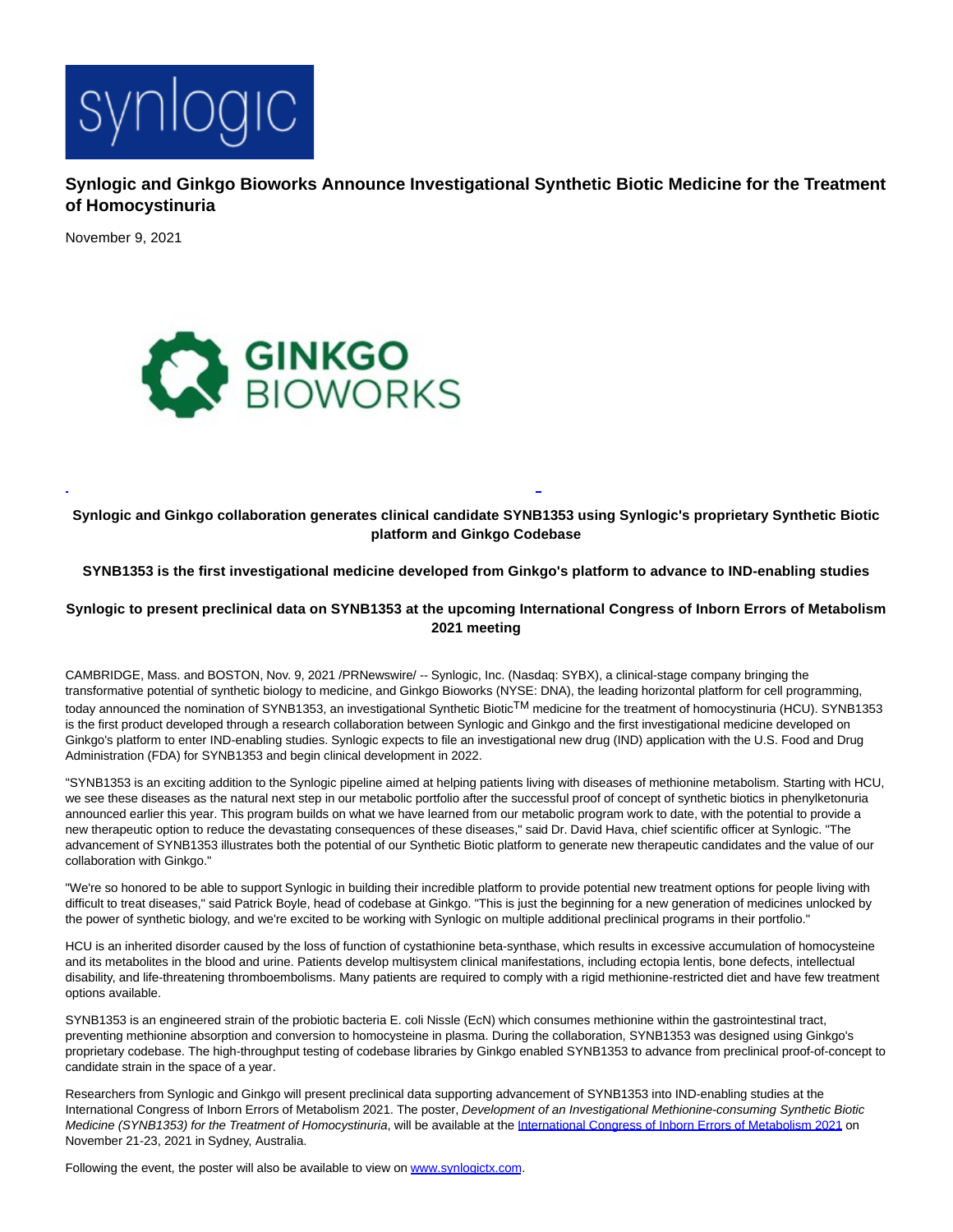## **About SYNB1353**

SYNB1353 is a novel medicine in development for the treatment of diseases of methionine metabolism including homocystinuria (HCU). SYNB1353 is designed to lower plasma homocysteine levels by metabolizing methionine, a precursor to homocysteine, in the gastrointestinal (GI) tract. SYNB1353 was developed using Synlogic's Synthetic Biotic platform incorporating components of Ginkgo Bioworks' codebase. Synlogic holds worldwide development and commercialization rights to SYNB1353.

## **About Synlogic**

Synlogic is bringing the transformative potential of synthetic biology to medicine. With a premier synthetic biology platform that leverages a reproducible, modular approach to microbial engineering, Synlogic designs Synthetic Biotic medicines that target validated underlying biology to treat disease in new ways. Synlogic's proprietary pipeline includes Synthetic Biotics for the treatment of metabolic disorders including phenylketonuria (PKU) and enteric hyperoxaluria. The company is also building a portfolio of partner-able assets in immunology and oncology. Learn more about Synlogic's programs and pipeline by visitin[g https://www.synlogictx.com/.](https://c212.net/c/link/?t=0&l=en&o=3352400-1&h=2170601427&u=https%3A%2F%2Fwww.synlogictx.com%2F&a=https%3A%2F%2Fwww.synlogictx.com%2F)

## **About Ginkgo Bioworks**

Ginkgo is building a platform to enable customers to program cells as easily as we can program computers. The company's platform is enabling biotechnology applications across diverse markets, from food and agriculture to industrial chemicals to pharmaceuticals. Ginkgo has also actively supported a number of COVID-19 response efforts, including K-12 pooled testing, vaccine manufacturing optimization and therapeutics discovery. For more information, visi[t www.ginkgobioworks.com.](https://c212.net/c/link/?t=0&l=en&o=3352400-1&h=3528176566&u=http%3A%2F%2Fwww.ginkgobioworks.com%2F&a=%C2%A0www.ginkgobioworks.com)

# **About the Synlogic - Ginkgo Collaboration**

Formed in 2019, the Synlogic - Ginkgo collaboration is a five year, \$30M strategic platform collaboration which accelerates expansion and development of Synlogic's pipeline of Synthetic Biotic medicines using Ginkgo's cell programming platform, including Ginkgo's foundry and codebase. Synlogic has exclusive rights to any Synthetic Biotic medicines that it develops as part of the collaboration and to certain intellectual property covering such products.

# **Forward-Looking Statements of Synlogic, Inc.**

This press release contains "forward-looking statements" that involve substantial risks and uncertainties for purposes of the safe harbor provided by the Private Securities Litigation Reform Act of 1995. All statements, other than statements of historical facts, included in this press release regarding strategy, future operations, clinical development plans, future financial position, future revenue, projected expenses, prospects, plans and objectives of management are forward-looking statements. In addition, when or if used in this press release, the words "may," "could," "should," "anticipate," "believe," "estimate," "expect," "intend," "plan," "predict" and similar expressions and their variants, as they relate to Synlogic may identify forwardlooking statements. Examples of forward-looking statements, include, but are not limited to, statements regarding the potential of Synlogic's platform to develop therapeutics to address a wide range of diseases including: cancer, inborn errors of metabolism, diseases of methionine metabolism, and inflammatory and immune disorders; our expectations about sufficiency of our existing cash balance; the future clinical development of Synthetic Biotic medicines; the approach Synlogic is taking to discover and develop novel therapeutics using synthetic biology; and the expected timing of Synlogic's clinical trials and availability of clinical trial data. Actual results could differ materially from those contained in any forward-looking statement as a result of various factors, including: the uncertainties inherent in the clinical and preclinical development process; the ability of Synlogic to protect its intellectual property rights; and legislative, regulatory, political and economic developments, as well as those risks identified under the heading "Risk Factors" in Synlogic's filings with the SEC. The forward-looking statements contained in this press release reflect Synlogic's current views with respect to future events. Synlogic anticipates that subsequent events and developments will cause its views to change. However, while Synlogic may elect to update these forward-looking statements in the future, Synlogic specifically disclaims any obligation to do so. These forward-looking statements should not be relied upon as representing Synlogic's view as of any date subsequent to the date hereof.

#### **Forward-Looking Statements of Ginkgo Bioworks**

This press release contains certain forward-looking statements within the meaning of the federal securities laws, including statements regarding the potential success of the partnership and Ginkgo's cell programming platform. These forward-looking statements generally are identified by the words "believe," "project," "potential," "expect," "anticipate," "estimate," "intend," "strategy," "future," "opportunity," "plan," "may," "should," "will," "would," "will be," "will continue," "will likely result," and similar expressions. Forward-looking statements are predictions, projections and other statements about future events that are based on current expectations and assumptions and, as a result, are subject to risks and uncertainties. Many factors could cause actual future events to differ materially from the forward-looking statements in this document, including but not limited to: (i) the effect of the business combination with Soaring Eagle Acquisition Corp. ("Soaring Eagle") on Ginkgo's business relationships, performance, and business generally, (ii) risks that the business combination disrupts current plans of Ginkgo and potential difficulties in Ginkgo's employee retention, (iii) the outcome of any legal proceedings that may be instituted against Ginkgo related to its business combination with Soaring Eagle, (iv) volatility in the price of Ginkgo's securities now that it is a public company due to a variety of factors, including changes in the competitive and highly regulated industries in which Ginkgo plans to operate, variations in performance across competitors, changes in laws and regulations affecting Ginkgo's business and changes in the combined capital structure, (v) the ability to implement business plans, forecasts, and other expectations after the completion of the business combination, and identify and realize additional opportunities, and (vi) the risk of downturns in demand for products using synthetic biology. The foregoing list of factors is not exhaustive. You should carefully consider the foregoing factors and the other risks and uncertainties described in the "Risk Factors" section of Ginkgo's current report on Form 8-K filed with the U.S. Securities and Exchange Commission (the "SEC") on September 20, 2021 and other documents filed by Ginkgo from time to time with the SEC. These filings identify and address other important risks and uncertainties that could cause actual events and results to differ materially from those contained in the forward-looking statements. Forward-looking statements speak only as of the date they are made. Readers are cautioned not to put undue reliance on forward-looking statements, and Ginkgo assumes no obligation and does not intend to update or revise these forward-looking statements, whether as a result of new information, future events, or otherwise. Ginkgo does not give any assurance that it will achieve its expectations.

#### **SYNLOGIC INVESTOR CONTACT:**

Daniel Rosan Synlogic, Inc. 617-401-9152 [dan.rosan@synlogictx.com](mailto:dan.rosan@synlogictx.com)

**SYNLOGIC MEDIA CONTACT:** Jenna Urban